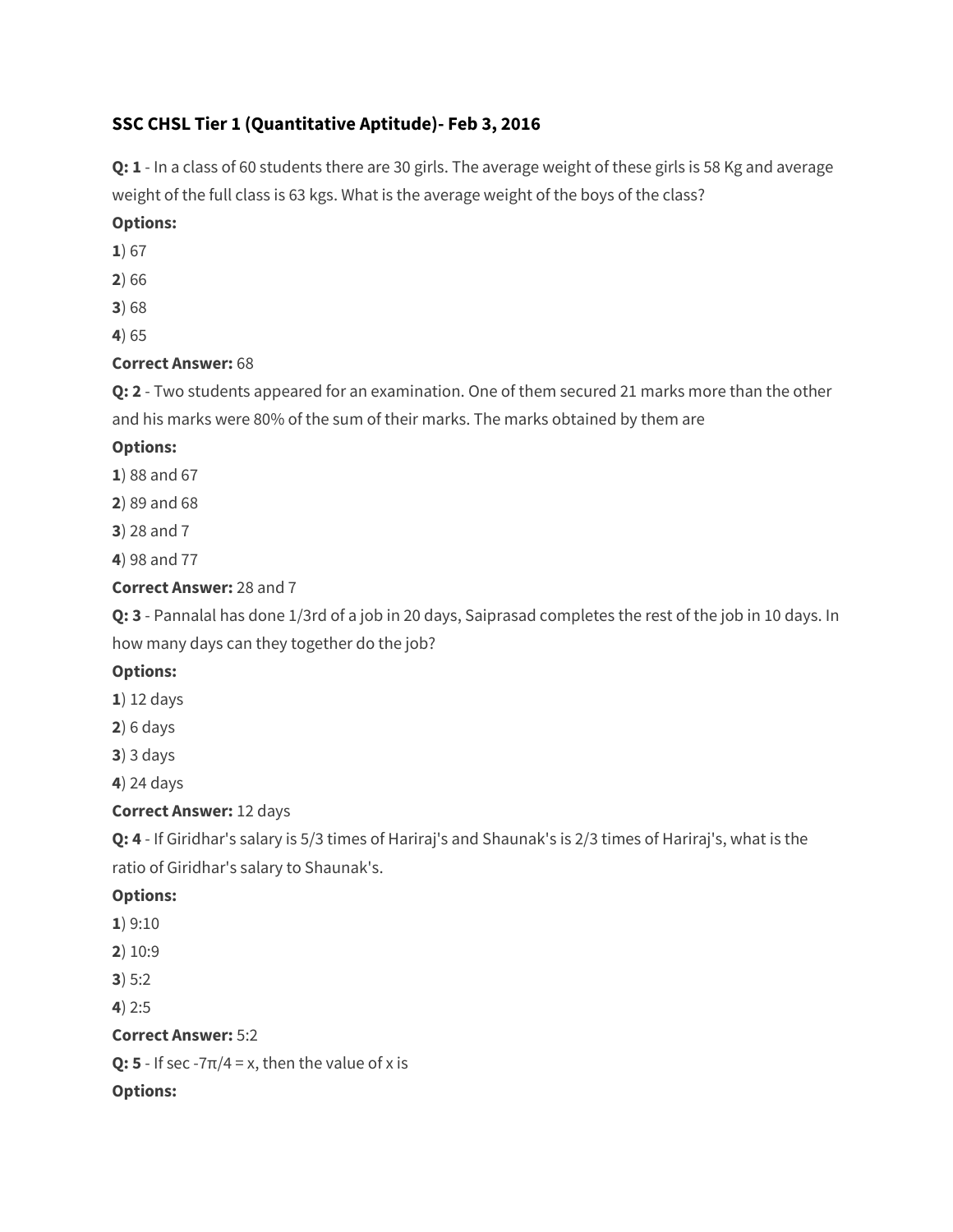**1** $\sqrt{2}$ 

**2**)  $-\sqrt{2}$ 

**3**)  $-1/\sqrt{3}$ 

**4**) -1

# **Correct Answer: √2**

**Q: 6** - What should be the missing digit so that the number 275\_476 becomes exactly divisible by 11?

## **Options:**

**1**) 6

**2**) 4

**3**) 2

**4**) 3

# **Correct Answer:** 3

**Q: 7** - If  $tan(A/2) = x$ , then the value of x is

# **Options:**

**1**) (1 - cosA)/sinA

**2**)  $(1 + \cos A)/\sin A$ 

**3**)  $\sqrt{[(1 - \cos A)/\sin A]}$ 

**4**)  $\sqrt{[(1 + \cos A)/\sin A]}$ 

**Correct Answer:** (1 - cosA)/sinA

**Q: 8** - If (secA -  $tan A$ )<sup>2</sup> = x, then the value of x is

# **Options:**

**1**)  $(1 + \sin A)/(1 - \sin A)$ 

**2**)  $\sqrt{[(1 - \sin A)/(1 + \sin A)]}$ 

**3**)  $(1 - \sin A)/(1 + \sin A)$ 

**4**)  $\sqrt{(1 + \sin A)/(1 - \sin A)}$ 

**Correct Answer:**  $(1 - \sin A)/(1 + \sin A)$ 

**Q: 9** - If a cylinder of radius 4 cm and height 8 cm is melted and constructed into a cone of the same radius, what will be the height of this cone?

### **Options:**

- **1**) 48 cm
- **2**) 24 cm
- **3**) 8 cm

**4**) 12 cm

**Correct Answer:** 24 cm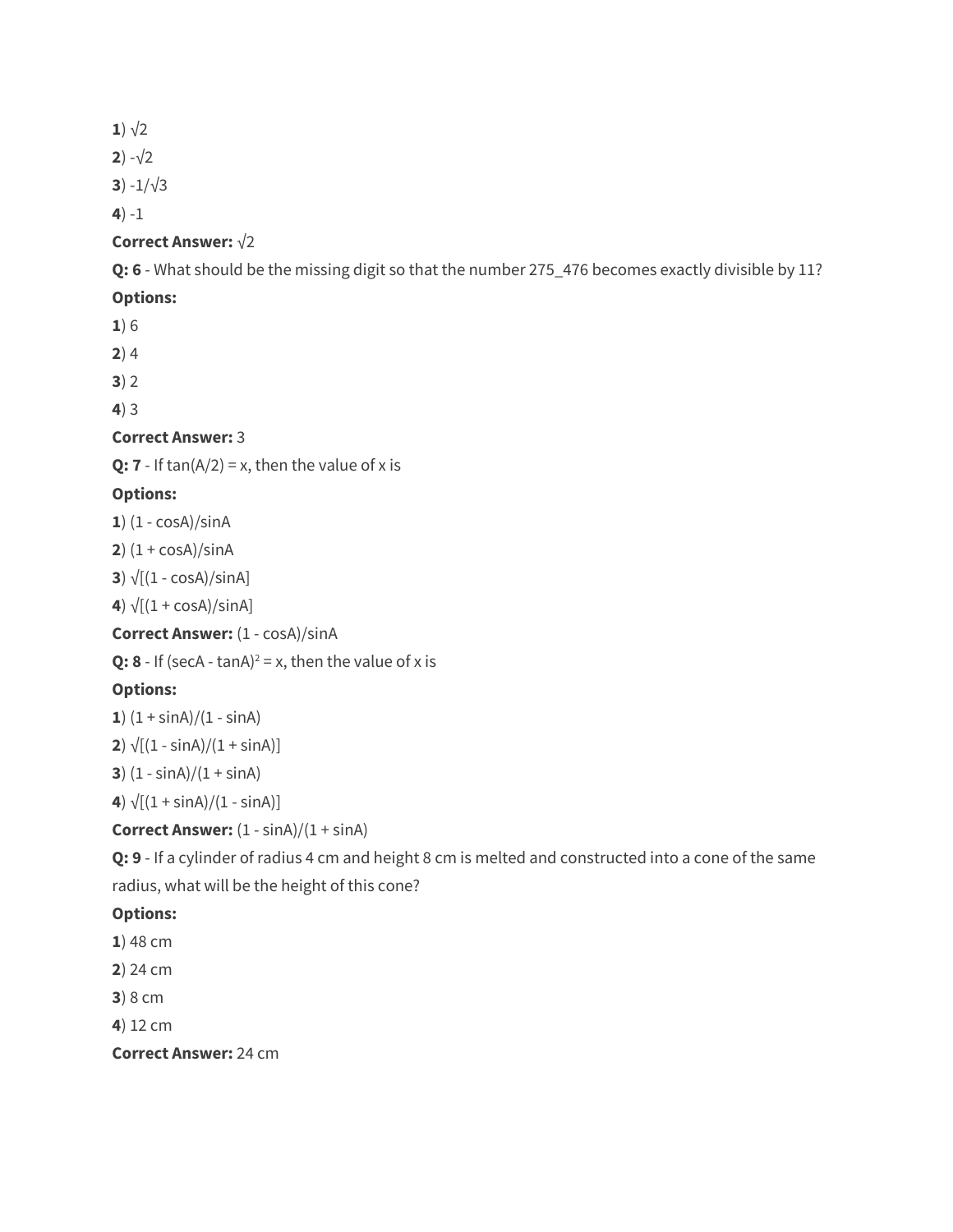**Q: 10** - Points P and Q lie on side AB and AC of triangle ABC respectively such that segment PQ is parallel to side BC. If the ratio of AP:PB is 2:3, and area of Δ APQ is 8 sq cm, what is the area of trapezium PQCB?

### **Options:**

- **1**) 50 sq cm
- **2**) 18 sq cm
- **3**) 14 sq cm
- **4**) 42 sq cm

### **Correct Answer:** 42 sq cm

**Q: 11** - Find equation of the perpendicular bisector of segment joining the points (2,-5) and (0,7)?

### **Options:**

- **1**)  $x 6y = 5$
- **2**)  $x + 6y = -5$
- **3**)  $x 6y = -5$
- **4**)  $x + 6y = 5$

### **Correct Answer:** x - 6y = -5

**Q: 12** - Raghunandan sells a machine for Rs 45 lakhs at a loss. Had he sold it for Rs 55 lakh, his gain would have been 9 times the former loss. Find the cost price of the machine.

### **Options:**

- **1**) Rs 54 lakhs
- **2**) Rs 46 lakhs
- **3**) Rs 60 lakhs

**4**) Rs 38 lakhs

#### **Correct Answer:** Rs 46 lakhs

**Q: 13** - What is the measure of an interior angle of a regular decagon?

#### **Options:**

- **1**) 120°
- **2**) 140°
- **3**) 144°
- **4**) 150°

#### **Correct Answer:** 144°

**Q: 14** - The circumference of a circle is 88 cm, find its area?

#### **Options:**

- **1**) 616 sq cm
- **2**) 308 sq cm
- **3**) 154 sq cm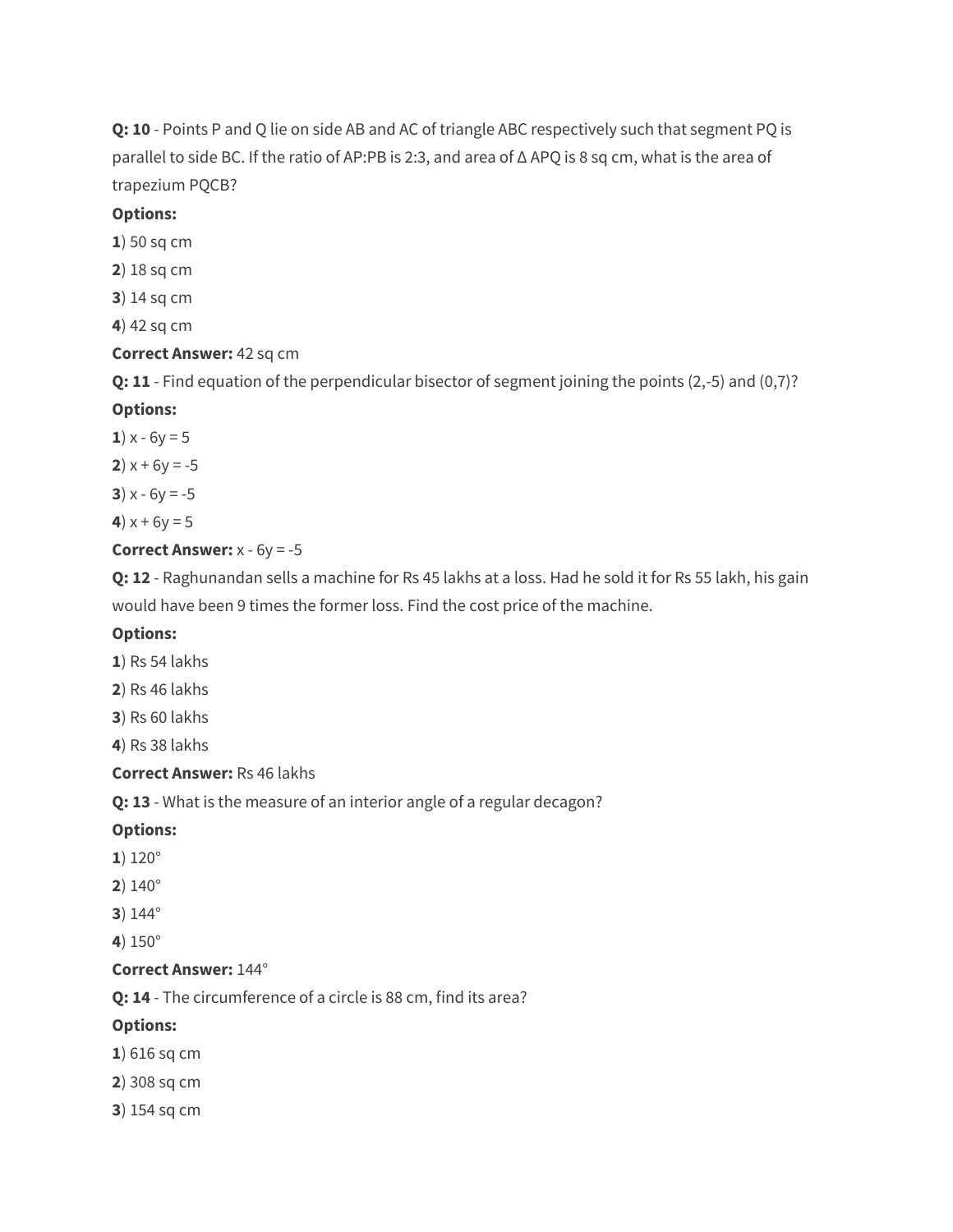**4**) 77 sq cm

#### **Correct Answer:** 616 sq cm

**Q: 15** - At 15% discount the selling price of a microwave oven is Rs 34000, what is the selling price if the discount is 37.5%?

#### **Options:**

- **1**) Rs 25000
- **2**) Rs 15625
- **3**) Rs 17968.75
- **4**) Rs 29218.75

#### **Correct Answer:** Rs 25000

**Q: 16** - Coefficient of x in  $(x + 9)(8 - 5x)$  is

#### **Options:**

- **1**) 37
- **2**) -53
- **3**) -37
- **4**) 53

### **Correct Answer:** -37

**Q: 17** - At what rate of compound interest per annum will a sum of Rs 10000 become Rs 12321 in 2 years?

#### **Options:**

- **1**) 22 percent
- **2**) 11 percent
- **3**) 7 percent

**4**) 15 percent

#### **Correct Answer:** 11 percent

```
Q: 18 - If x - y = -9 and xy = -20, then find x^2 + y^2
```
#### **Options:**

- **1**) 61
- **2**) 41
- **3**) 85
- **4**) 113

#### **Correct Answer:** 41

**Q: 19** - Two cars travel from city A to city B at a speed of 36 and 54 km/hr respectively. If one car takes 3.5 hours lesser time than the other car for the journey, then the distance between City A and City B is

### **Options:**

**1**) 454 km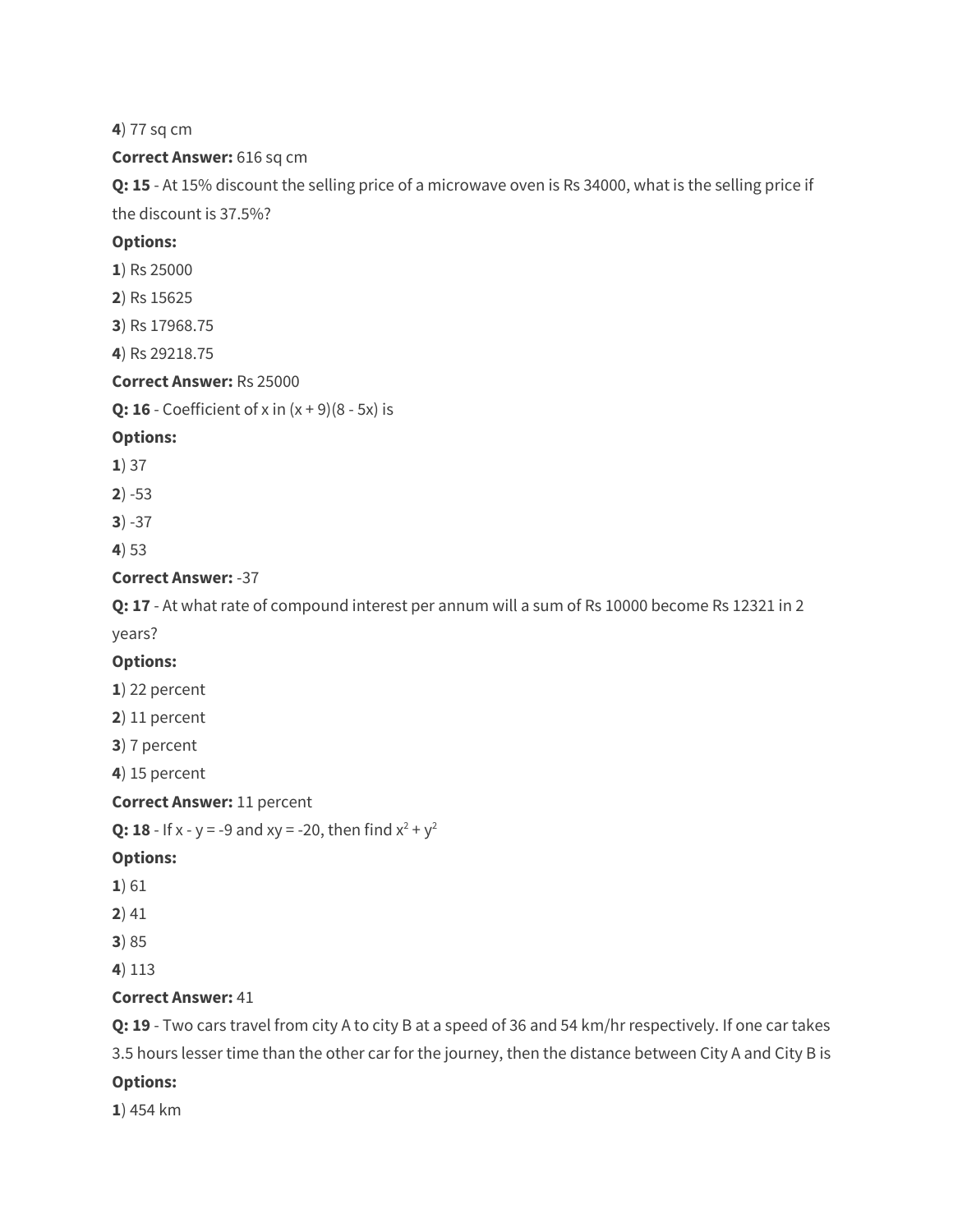**2**) 567 km

**3**) 302 km

**4**) 378 km

### **Correct Answer:** 378 km

**Q: 20** - Product of digits of a 2-digit number is 72. If we add 9 to the number, the new number obtained is a number formed by interchange of the digits. Find the number.

### **Options:**

**1**) 98

**2**) 89

**3**) 78

**4**) 87

### **Correct Answer:** 89

**Q: 21** - If  $4x - 5(2x - 1) > 2x + 3 > 2 - 3x$ ; then x can take which of the following values?

### **Options:**

**1**) 1

**2**) 0

**3**) 2

**4**) -3

**Correct Answer:** 0

### **Q: 22** -

Refer the below data table and answer the following Question.

नीचे दिये गए डेटा तालिका के आधार पर निम्नलिखित प्रश्न का उत्तर दें।

|                       | Number of<br>employees<br>कर्मचारियों की संख्या | Annual salary<br>(in lakhs)<br>वार्षिक वेतन<br>(लाखों में) | Bonus as percent<br>of annual salary<br>वार्षिक वेतन के प्रतिशत<br>के रूप में बोनस |
|-----------------------|-------------------------------------------------|------------------------------------------------------------|------------------------------------------------------------------------------------|
| Manager / ugua        |                                                 | 60                                                         | 60%                                                                                |
| Executive / कार्यकारी |                                                 | 16                                                         | 30%                                                                                |
| Trainee / प्रशिक्ष    |                                                 |                                                            | 20%                                                                                |

What is the average bonus (in rupees)? औसत बोनस (रुपये में) कितना है?

#### **Options:**

**1**) 862857

**2**) 6039999

**3**) 260000

**4**) 412000

**Correct Answer:** 862857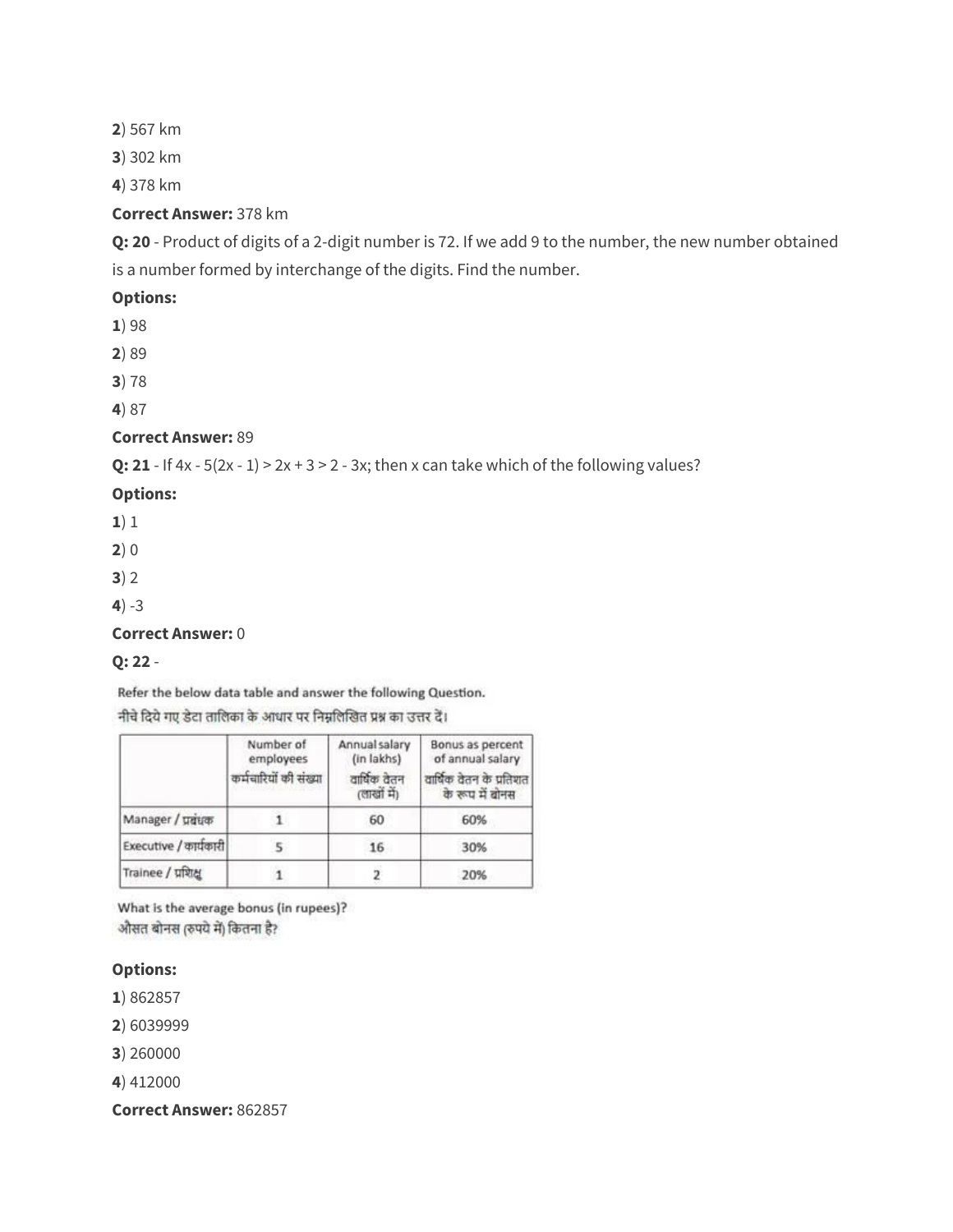#### **Q: 23** -

Refer the below data table and answer the following Question. नीचे दिये गए डेटा तालिका के आधार पर निम्नलिखित प्रश्न का उत्तर दें।

|                          | 2011 |      | 2012 2013 | 2014 | 2015 |
|--------------------------|------|------|-----------|------|------|
| CompanyA / कंपनी A       | 3000 | 4000 | 3000      | 3000 | 3000 |
| Company B / कंपनी B 2000 |      | 2000 | 1000      | 4000 | 2000 |
| Company C / कंपनी C      | 4000 | 3000 | 1000      | 3000 | 1000 |

For which of the following pairs of years the total exports from the three Companies together are equal? (Note: Figures given are in lakh rupees)

निम्न में से वर्षों की कौन सी जोड़ी के लिए तीनों कंपनियों का कुल निर्यात बराबर है? (नोट: दिए गए आँकड़े लाख रुपए में है)

#### **Options:**

**1**) 2011 & 2013

**2**) 2013 & 2015

- **3**) 2011 & 2012
- **4**) 2014 & 2015

**Correct Answer:** 2011 & 2012

#### **Q:24** -

Refer the below data table and answer the following Question. नीचे दिये गए डेटा तालिका के आधार पर निम्नलिखित प्रश्न का उत्तर दें।

| Year<br>ਰੁ | Profit or (-Loss)<br>in Rs Crore<br>करोड रूपये में<br>लाभ या (-नुकसान) |
|------------|------------------------------------------------------------------------|
| 2011       | $-25$                                                                  |
| 2012       | $-20.$                                                                 |
| 2013       | $-5$                                                                   |
| 2014       | 20                                                                     |
| 2015       | $-20.$                                                                 |

What was the total Profit or loss of the company in last 5 years? पिछले पांच वर्षों में कंपनी का कुल लाभ या नुकसान कितना था?

#### **Options:**

**1**) Profit of Rs 50 crores

**2**) Loss of Rs 60 crores

**3**) Loss of Rs 50 crores

**Correct Answer:** Loss of Rs 50 crores